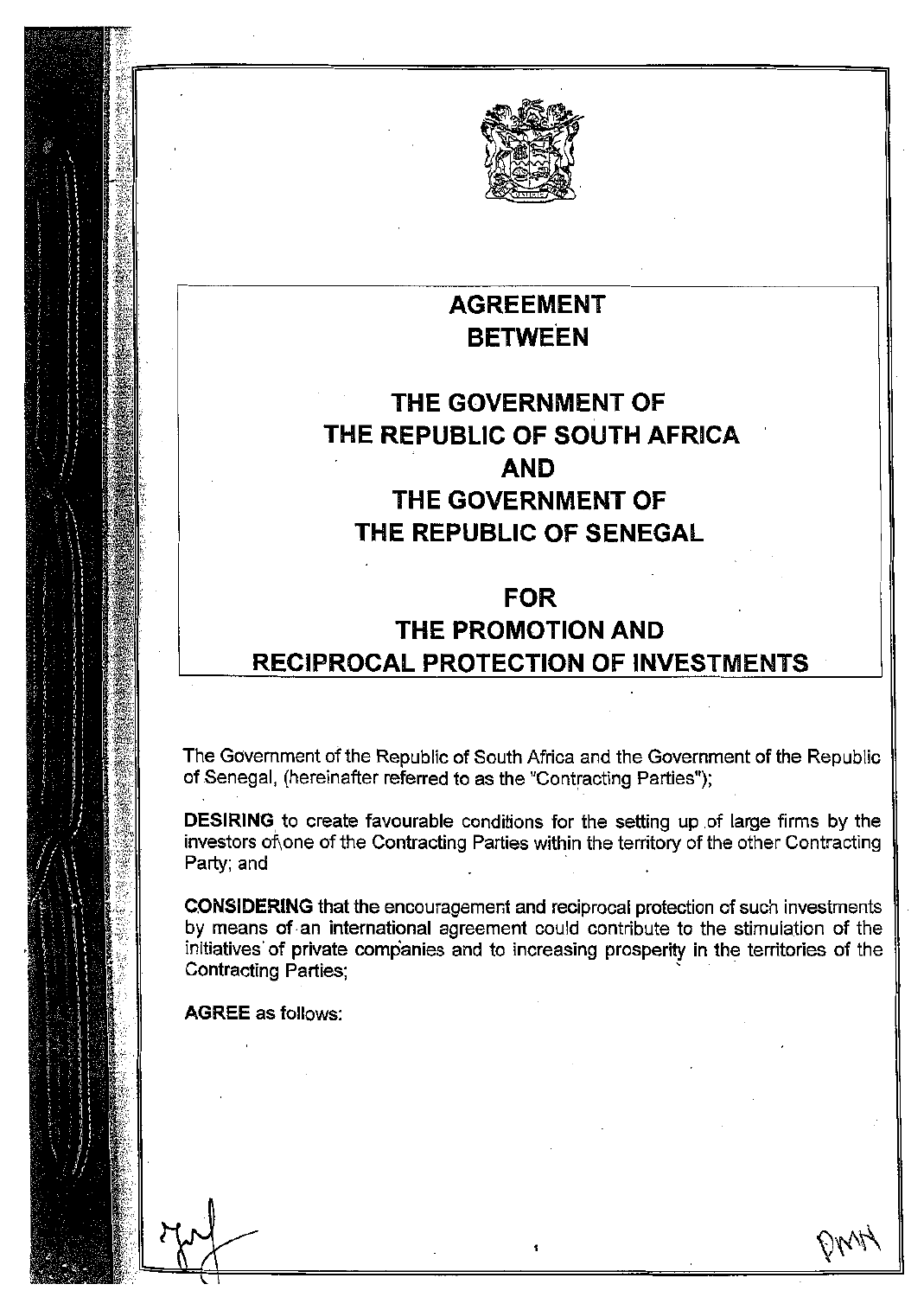## **ARTICLE 1 Definitions**

(1) In this Agreement, unless the context otherwise indicates -

(a) !'investment" means any type of asset and in particular, though not exclusively, includes:

(i) movable and immovable property as well as other rights in kind such as mortgages, liens or pledges;

(ii) shares, capital and debentures of a company and any other form of participation in a company;

(iii) financial claims or any other contractual performance having an economic value;

(iv) intellectual property rights, in particular copyrights, licences, utility model licences, registered designs, trade-marks, corporate names, business and trade secrets, technical processes, know-how and good faith;

(v) rights or licences conferred by law or under contract, including concessions to search for, cultivate, extract or exploit natural resources;

(b) "returns" means the amounts yielded by an investment and includes in particular, though not only profit, interest, earnings on capital, dividends, royalties and fees;

(c) "investor" means in respect to either Contracting Party:

(i) the "citizens". i.e. natural persons deriving their status as citizens of one of the Contracting Parties. in accordance with the law of the said Contracting Party; and

 $\setminus$  (ii) the "companies", i.e. any legal person, corporate body, firm or association lncorporated or constituted in accordance with the law of the said Contracting Party;

(d) "territory" means the territory of one of the Contracting Parties, including its territorial sea and any maritime area situated beyond the territorial sea of the said Contracting Party which, in accordance with international law, has been or might in future be designated as an area within which the Contracting Party can exercise rights of sovereignty and jurisdiction.

(2) Any change in the form in which assets have been invested does not affect their character as investments.

#### ARTICLE 2 . Promotion of investments

(1) Each Contracting Party shall, in accordance with its general policy regarding foreign investment, encourage investments in its territory by investors of the other Contracting

 $\mathcal{L}$  . At  $\mathcal{L}$  , and  $\mathcal{L}$  . The set of  $\mathcal{L}$ 

 $\alpha$ 

:·. "· '<br>:

(中国の)の のうけん

 $\label{thm:R2}$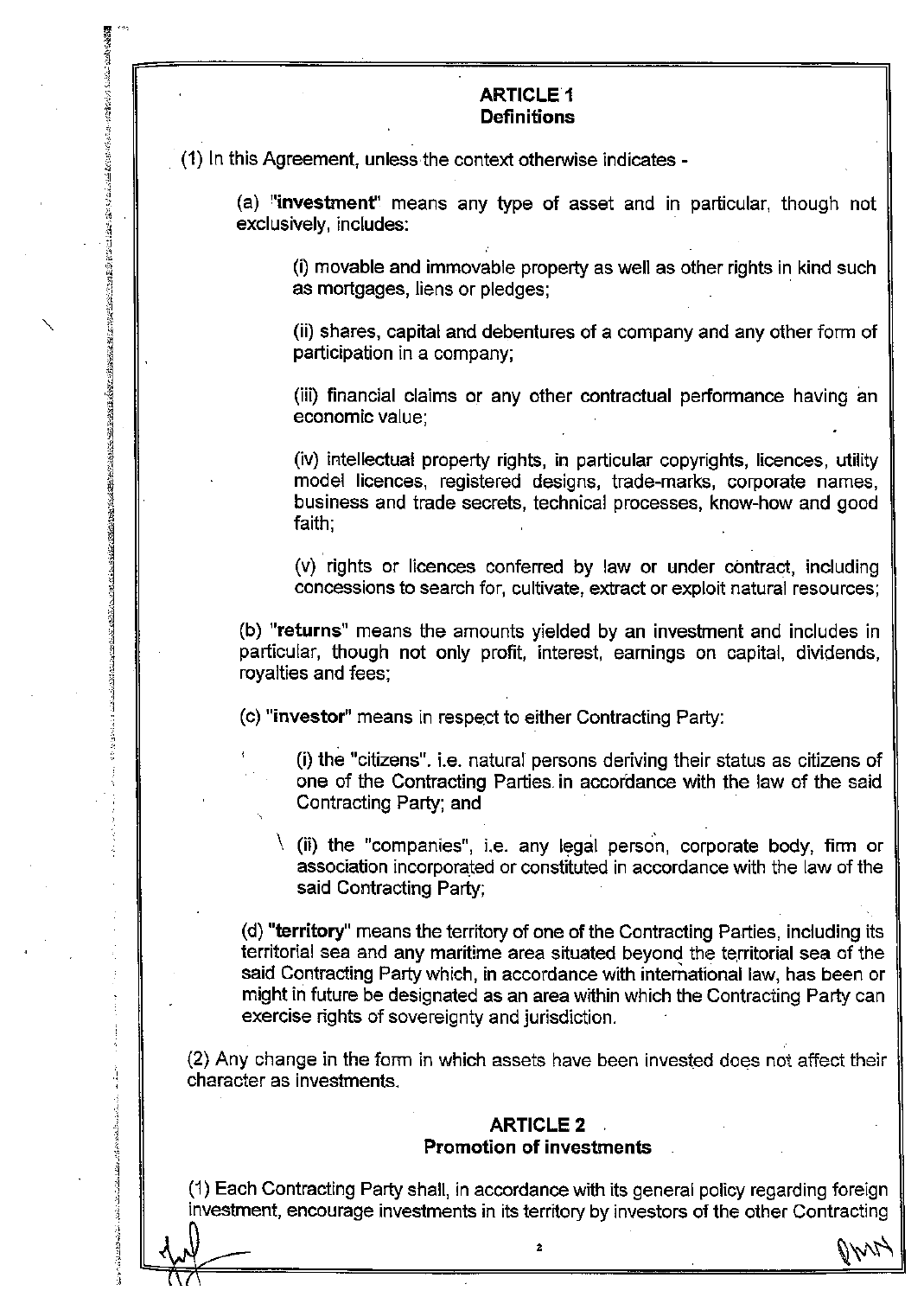.Party, and, by virtue of the right to exercise the powers conferred on it by its laws, to admit the said investments.

(2) Each Contracting Party shall, in accordance with its laws, grant any authorisation required both for the realisation of the said investments and the carrying out of licensing agreements and contracts for technical, commercial or administrative assistance.

(3) In order to create more favourable conditions for assessing the financial position and results of activities related to investments in the territory of a Contracting Party, that Contracting Party shall - notwithstanding its own requirements for bookkeeping and auditing - permit the investment to be subject also to bookkeeping and auditing according to the national requirements of the investor or to principles accepted at the international level (such as International Accountancy Standards drawn up by the International Accountancy Standards Committee (IASA)). The results of such accountancy or audit shall be freely transferred to the investor.

## ARTICLE 3 Treatment of Investments

(1) The investments and returns of investors of each of the Contracting Parties shall at all times be accorded fair and equitable treatment and full protection in the territory of the other Contracting Party. Neither Contracting Party shall in any way impair by discriminatory or unreasonable measures the management, maintenance, use, enjoyment or disposal in its territory of investments of the investors of the other Contracting Party.

(2) Each Contracting Party shall in its territory accord to investments and returns of investors of the other Party treatment not less favourable than that which it accords to the investments and returns of its own investors or to the investments and returns of a third State.

(3) Each Contracting Party shall in its territory accord to investors of the other Party treatment not less favourable than that which it accords to its own investors or to investors of a third State.

..

 $\checkmark$ 

反映区28的以前28%以及24.448的28%以及28%以降的28%的28%的38%以下的38%以下38%以下28%以下28%以下38%以下38%以下48%以下48%以下38%以下3.45%以下3.4

**CANCING CANCER** 

 $(4)$  The provisions in paragraphs  $(2)$  and  $(3)$  above shall not be construed so as to oblige one of the Contracting Parties to extend to the investors of the other Contracting Party the benefit of any treatment, preference or privilege resulting from:

(a) any existing or future customs union, free trade area, common market, any similar international agreement or any interim arrangement leading up to such customs union, free trade area, or common market to which either of the Contracting Parties is or may become a party, or

(b) any international agreement or arrangement relating wholly or mainly to taxation or any domestic legislation relating wholly or mainly to taxation.

(5) If one of the Contracting Parties accords special privileges to development finance institutions with foreign participation and established for the exclusive purpose of development assistance through nonprofit activities, that Contracting Party shall not be obliged to accord similar privileges to development finance institutions or other investors of the other Party.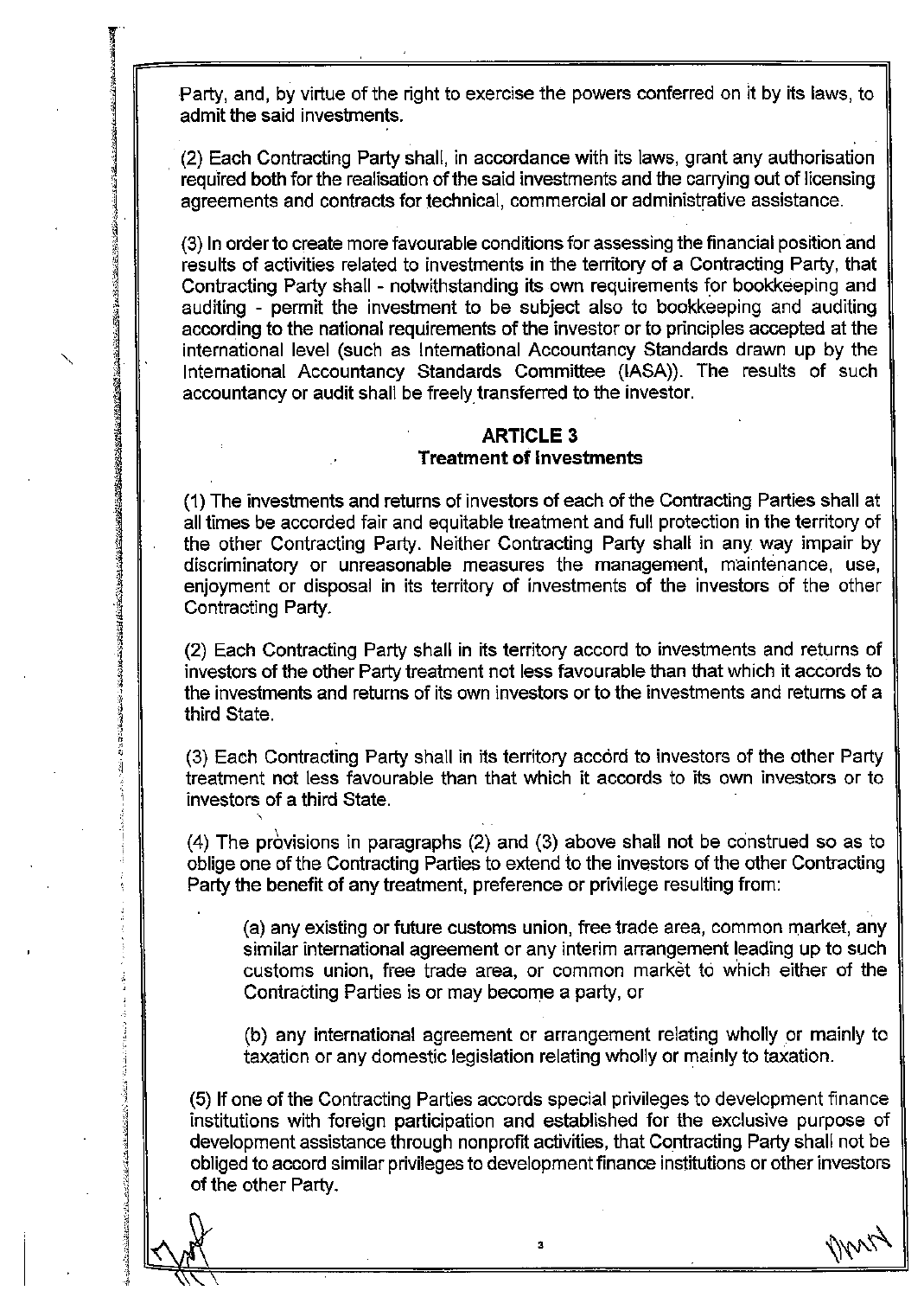## ARTICLE'4 **Compensation for Losses**

''.~ ================================ ;~·,

· (1) Investors of one of the Contracting Parties whose investments in the territory of the other Party suffer losses owing to war or armed conflict, revolution, a state of national emergency, revolt, insurrection or riot in the territory of the latter Contracting Party shall receive from the latter Contracting Party treatment, as regards restitution, indemnification, compensation or other settlement, not less favourable than that which the latter Contracting Party accords to its own investors or to investors of any third State.

(2) Without derogating from the provisions of paragraph (1 ) of this Article, investors of one of the Contracting Parties who in any of the situations referred to in the above paragraph suffer losses in the territory of the other Contracting Party resulting from:

(a) requisitioning of their property by the armed forces or authorities of the other Contracting Party, or

(b) destruction of their property by the armed forces or authorities of the other Contracting Party, which did not take place during hostilities or was not required by the necessity of the situation, .

shall be accorded restitution or adequate compensation.

 $\overline{\text{NT}}$ 

*?.* 

 $\frac{1}{4}$ 

*!~* 

*~ ~*  ·~~1 ill ~;  $\ddot{\ddot{\textbf{z}}}$ -~

 $\frac{3}{2}$   $\parallel$  $\mathcal{L}$ ~ il "1  $^{\circ\circ}$ 

**in 1999**<br>The Control of The Control of The Control of The Control of The Control of The Control of The Control of The Co<br>The Control of The Control of The Control of The Control of The Control of The Control of The Contro

india.<br>I

 $\mathbb{R}^2$ 

## **ARTICLE 5** Expropriation

(1} Investments of investors of either· Contracting Party shall not be nationalised, expropriated or subjected to measures having effects equivalent to nationalisation or expropriation (herein referred to as "expropriation") in the territory of the other . Contracting Party except for public purposes complying with an appropriate legal procedure, on a nondiscriminatory basis and against prompt, adequate and effective compensation. The compensation shall be equivalent to at least the market value of the investments expropriated immediately before the expropriation or before the impending expropriation became public knowledge. It shall include interest at a normal commercial rate until the date of payment. It shall be made without delay and be effectively realisable.

(2) The investor affected by the expropriation shall have the right, under the law of the Contracting Party making the expropriation, to prompt review of his case and the valuation of his investments by a court of law or any other independent forum of that Contracting Party, in accordance with the principles referred to in paragraph (1).

#### ARTICLE 6 Transfer of Investments and Returns

(1) Subject to its law, each Contracting Party shall allow lnvestors of the other Contracting Party the free transfer of payments relating to their investments and returns, including compensation paid in accordance with articles 4 and 5.

(2) All transfers shall be effected without delay in any convertible currency at the market rate of exchange applicable on the date of transfer. In the absence of a market for foreign exchange, the rate to be used will be the most recent exchange rate applied to  $M_{\nu}$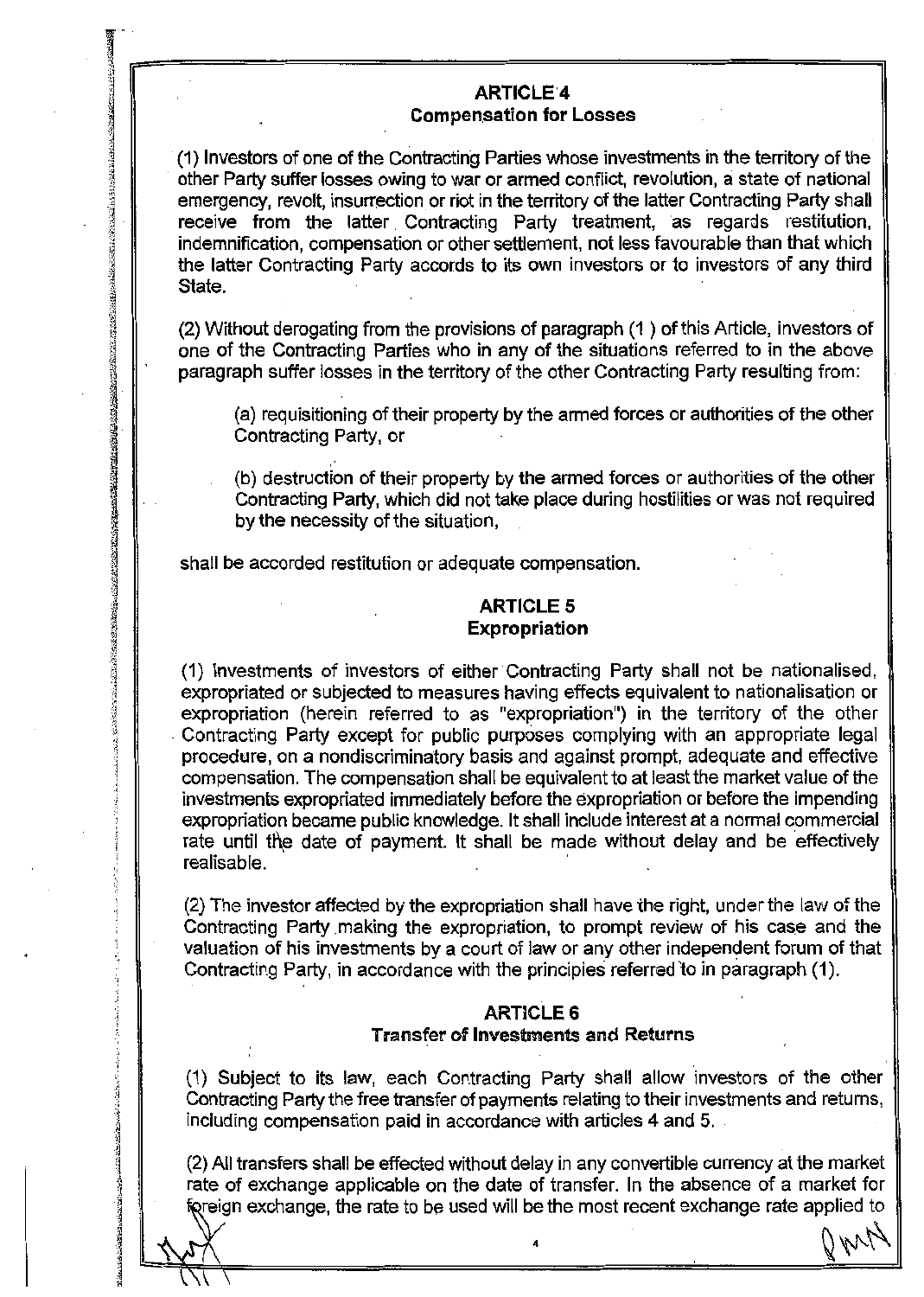new investments in the country by foreign investors or the most recent exchange rate applied for the conversion of currencies into Special Drawing Rights, whichever is the more favourable to the investor.

r~===============~ ···

 $\mathfrak{A}$ 

19<br>20 ·~

 $\frac{37}{3}$ 

rang<br>Kabupatèn<br>Kabupatèn

1990年,1990年,1991年,1992年,1992年,1992年,1992年,1992年,1992年,1992年,1992年,1992年,1992年,1992年,1992年,1992年,1992<br>1992年,1992年,1992年,1992年,1992年,1992年,1992年,1992年,1992年,1992年,1992年,1992年,1992年,199

· (3) Transfers shall be done in accordance with the laws pertaining thereto. Such laws shall not, however, regarding the requirements or the application thereof, impair or derogate from the principle of free and undelayed transfer stipulated in paragraphs ( 1) and (2).

#### ARTICLE 7

#### Settlement of Disputes between an Investor and a Contracting Party

( 1) Any legal dispute between an· investor of one Contracting Party and the other Contracting Party·relating to an investment of the former which has not been amicably settled shall, after a period of six months from notification of a claim, be submitted to international arbitration if the investor concerned so wishes.

(2) Where the dispute is referred to international arbitration, the investor and the Contracting Party concerned may agree to refer the dispute either to:

(a) the International Centre for the. Settlement of Investment Disputes (ICSID) established by the Convention on the Settlement of Investment Disputes between States and nationals of other States, opened for signature in Washington DC on 18 March 1965, if both Contracting Parties have become members of the aforesaid convention.

In the event of this requirement not being met, each Contracting Party agrees that the dispute may be settled under the rules of the Additional Facility for the Administration of Proceedings by the Secretariat of ICSID; or

(b) an international arbitrator or ad hoc international arbitration tribunal to be established by special agreement or under the Arbitration Rules of the United Nations Commission on International Commercial Law.

(3) If after a period of three months from written notification of the investor's decision to refer the, dispute to international arbitration there is no agreement on one of the alternative procedures referred to in paragraph (2), the dispute shall, at the request of the investor concerned, be dealt with in accordance with the procedure preferred by the investor.

(4) The decision made by the arbitrator in terms of paragraphs (2) and (3) shall be binding on the parties to the dispute. Each Contracting Party shall give effect to the decision in accordance with its national law.

## . ARTICLE 8

#### Disputes between the Contracting Parties

( 1) Any dispute between the Contracting Parties concerning the interpretation or application of this Agreement should, if possible, be settled through negotiation between the Governments of the two Contracting Parties.

(2) If the dispute cannot thus be settled within a period of six months from the date on which negotiations were requested by one of the Contracting Parties, it shall upon the

 $\sim$  s'  $\sim$  s'  $\sim$  s'  $\sim$  s'  $\sim$  s'  $\sim$  s'  $\sim$  s'  $\sim$  s'  $\sim$  s'  $\sim$  s'  $\sim$  s'  $\sim$  s'  $\sim$  s'  $\sim$  s'  $\sim$  s'  $\sim$  s'  $\sim$  s'  $\sim$  s'  $\sim$  s'  $\sim$  s'  $\sim$  s'  $\sim$  s'  $\sim$  s'  $\sim$  s'  $\sim$  s'  $\sim$  s'  $\sim$  s'  $\sim$ 

 $\Delta \Delta \sim$ 

医生态医疗法的医疗法治疗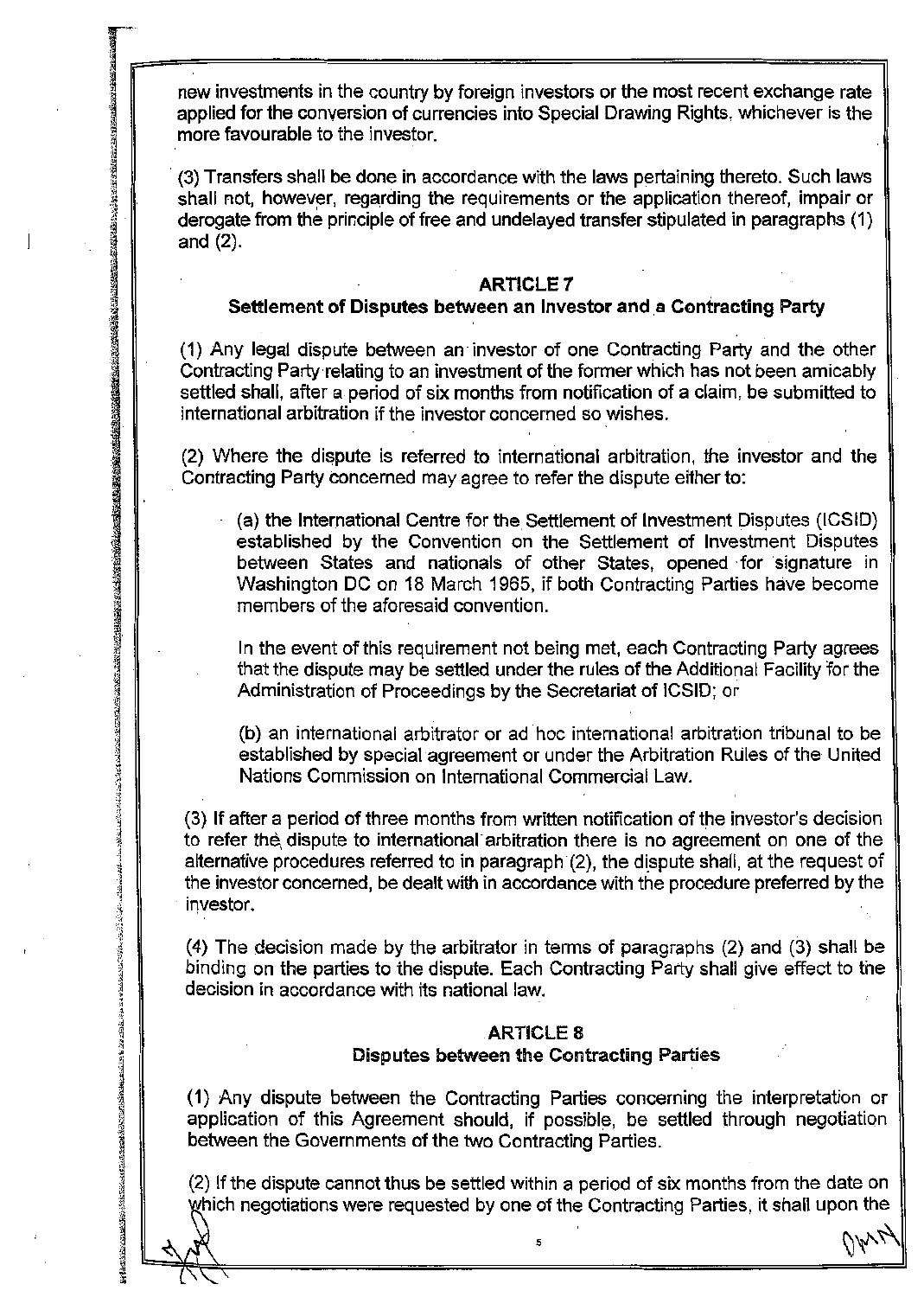request of one of the Parties be submitted to an arbitral tribunal.

. j

त्रे *:;*  -~  $\ddot{x}$ j

l ")

 $\frac{1}{2}$ 

~

88. I

1999<br>|-<br>|-

(3) Such an arbitral tribunat shall be constituted for each individual case in the following . .way: within two months of the receipt of the request for arbitration, each Contracting Party shall appoint one member of the tribunal. The two members of the tribunal shall then select a national of a third State who on approval by the two Contracting Parties shall be appointed Chairman of the tribunal. The Chairman of the tribunal shall be appointed within two months from the date of appointment of the other two members.

> (4) If within the periods specified in paragraph (3) of this Article the necessary appointments-have not been made, either Contracting Party may, in the absence of any other agreement, invite the President of the International Court of Justice to make the aforesaid appointments. If the President is a national of either Contracting Party or if he is otherwise prevented from discharging the said function, the Vice-President shall be invited to make the necessary appointments. If the Vice-President is a national of either Contracting Party or if he too is prevented from discharging the said function. the Member of the International Court of Justice next in seniority who is not a national of either Contracting Party shall be invited to make the necessary arrangements.

> (5) The arbitral tribunal shall reach its decision by a majority of votes. Such decision shall be binding on both Contracting Parties. Each Contracting Party shall bear the cost of its own mernber'of the tribunal and its representation in the arbitral proceedings; the cost of the Chairman and the remaining cost shall be borne in equal parts by the two Contracting Parties. The tribunal may, however, in its decision, direct that a higher proportion of the costs shall be borne by one of the Contracting Parties, and such decision shall be open to objection by both Contracting Parties. The tribunal shall determine its own procedure.

### Subrogation ARTICLE 9

If a Contracting Party or its designated Agency makes a payment to its own investor under a guarantee it has given in respect of an investment in the territory of the other Contracting Party, the latter Contracting Party shall recognise the assignment, whether by law or by legal transaction, to the former Contracting Party of all the rights and claims of the indempified investor, and shall recognise that the former Contracting Party or its designated Agency is entitled to exercise such rights and enforce such claims by virtue of subrogation, to the same extent as the original investor.

## ARTICLE 10 Application of other Rules

~ ( 1) If the provision of the law of either Contracting Party or obligations under international law existing at present or established hereafter between the Contracting Parties in addition to the present Agreement contain arrangements, whether general or specific, entitling investments and returns of investors to treatment more favourable than that which is provided for by the present Agreement, such arrangements shall to the extent that they are more favourable prevail over the present Agreement.

. (2) Each Contracting Party shall observe any other obligation it may have entered into with regard to investments of investors of the other Contracting Party. in 1997

6